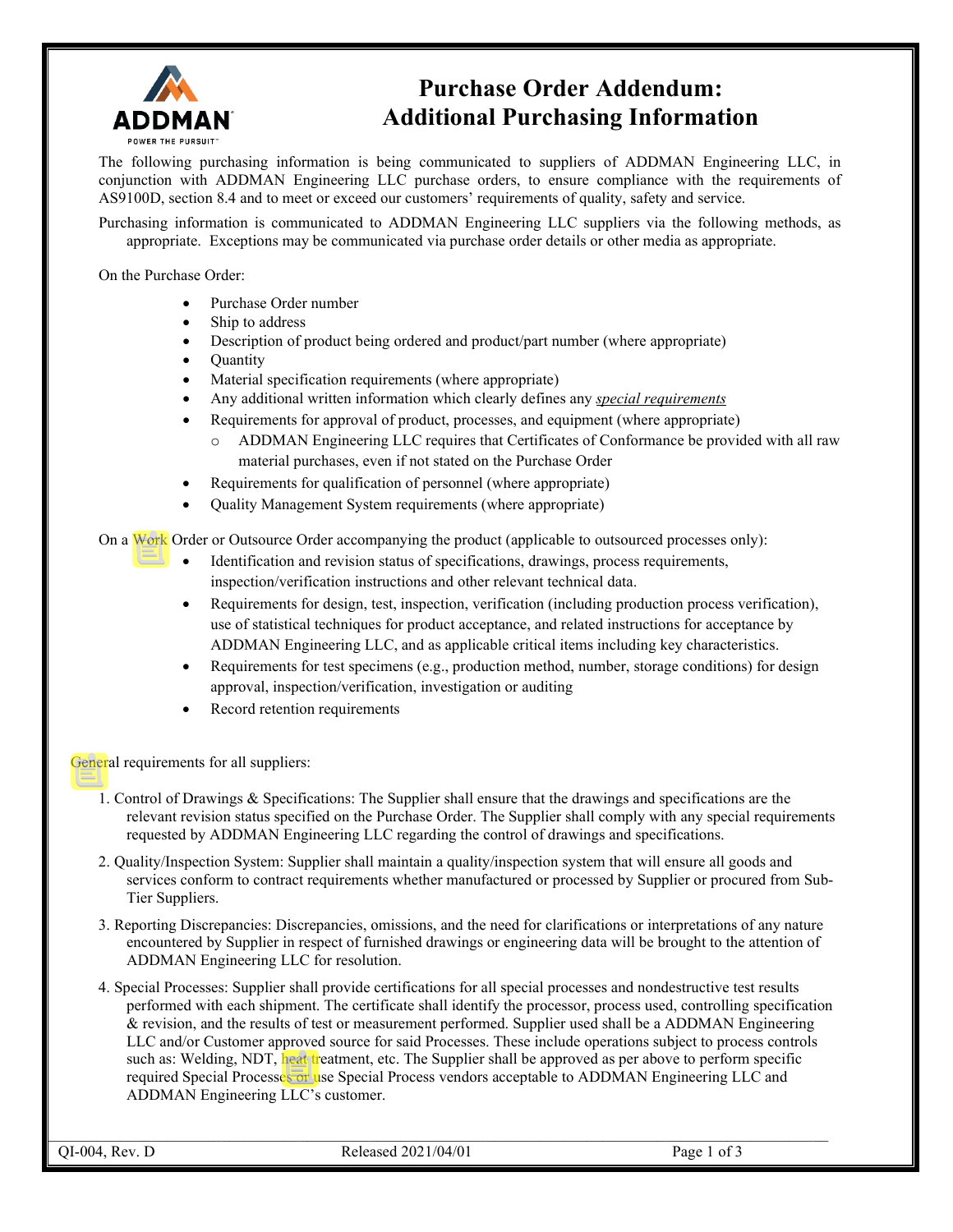- 5. Material Substitution: Unauthorized material substitutions are not permitted without ADDMAN Engineering LLC's written consent.
- 6. Changes in Process, Product or Location: Supplier shall notify ADDMAN Engineering LLC of intended or actual changes that may affect the quality of delivered goods and services. This includes: Changes to the Quality Management System, the Equipment, Facility Location, Processes, or Natural Disasters.
- 7. Workmanship Quality: Manufactured product shall be free from burrs, and sharp edges. Cosmetic issues caused by manufacturing or special processes must be identified. Supplier is responsible for the cost of product damaged due to mishandling by the supplier.
- 8. Nonconforming Products and Materials: Supplier shall obtain ADDMAN Engineering LLC's prior written approval with respect to the disposition of any nonconforming products or materials supplied, that does not meet engineering drawing or documents under contract or Purchase Order. In the event that nonconforming materials are present, and the materials are deemed acceptable or useable by the Supplier, it is still the responsibility of the Supplier to Inform ADDMAN Engineering LLC so that a determination can be made for the use of said materials. ADDMAN Engineering LLC has the right to reject parts and withhold payment if non-conforming parts are shipped without notification. Supplier is responsible for the total cost of product rejected due to non-conformance by the supplier.
- 9. Right of Access: ADDMAN Engineering LLC, its customers, and regulatory authorities shall be granted the right of access to all Supplier and sub-tier Supplier facilities and records involved in fulfilling the Purchase Order requirements to ensure conformance with the requirements.
- 10. Record Retention: Supplier shall maintain records of inspections, tests, and process controls called for by the contract or Purchase Order. Unless specified elsewhere in contracts, customer flow down requirements or attachments, these documents shall be on file, stored and protected in such a manner that they remain legible, readily identifiable, and readily available to ADDMAN Engineering LLC for no less than 7 years.
- 11. Letter of Disclosure: When a nonconformance is determined to exist, or is suspected to exist on goods and/or services already provided to ADDMAN Engineering LLC under Purchase Order Contract, Supplier shall provide written Post Delivery Notification Letter or Letter of Disclosure.
- 12. Counterfeit Parts: The Supplier shall certify that only new and authentic materials are used in products or goods delivered to ADDMAN Engineering LLC and that the products/goods delivered contain no Counterfeit Parts.
- 13. Foreign Object Debris/Damage: Supplier is required to establish and maintain a Foreign Object Debris/Damage (FOD) prevention program that employs appropriate housekeeping practices to assure timely detection and removal of residue/debris generated, during operations and normal daily tasks. Parts supplied shall be free from oil, grease or any other FOD unless part requires said oil in order to avoid corrosion.
- 14. Supplier Corrective Action: Supplier shall, on request, provide statements of corrective action on nonconformities or failures of Supplier's goods or services.
- 15. Packaging and Handling: As a minimum, the Supplier shall package all material in a manner that will ensure protection against corrosion, oxidation, deterioration, and physical damage during shipment. If required, oil must be placed on certain material to prevent corrosion. In addition, when materials delivered are lot-controlled and multiple material lots are shipped, each lot shall be separately packaged and identified.
- 16. Flow down to Sub-tier Suppliers: Suppliers shall flow-down to Sub-Tier Suppliers the applicable requirements as required by the purchase order either specifically or by reference.
- 17. ITAR and EAR: Supplier is responsible for compliance with any applicable export control laws and regulations with respect to any defense articles, defense services, or EAR-controlled items provided by it to ADDMAN Engineering LLC. In particular, the release of ITAR- or EAR-controlled technology, technical data, or software source code by the supplier to a Foreign Person (including a Foreign Person employee or another Foreign Person for the purpose of Off-Shore Procurement) is defined as an export under the ITAR (22 C.F.R. §§ 120.17 and 124.13) and EAR (15 C.F.R. § 734.2(b)) and is subject to the licensing requirements of the ITAR and EAR, as applicable. Supplier will obtain any authorizations required for the export of any defense articles, defense services, or EAR-controlled items provided by ADDMAN Engineering LLC, including for the release of any ITAR- or EAR-controlled technology, technical data, or software source code to any Foreign Person in or outside of the United States.
- 18. Integrity and Confidentiality: Suppliers shall hold all information received from ADDMAN Engineering LLC in confidence and no third-party request for information will be authorized unless approved, in writing, by

 $\mathcal{L}_\text{max}$  and the state of the state of the state of the state of the state of the state of the state of the state of

QI-004, Rev. D *Printed Copy Not Controlled Unless Stamped with Red [Controlled Copy] Stamp* Page 2 of 3